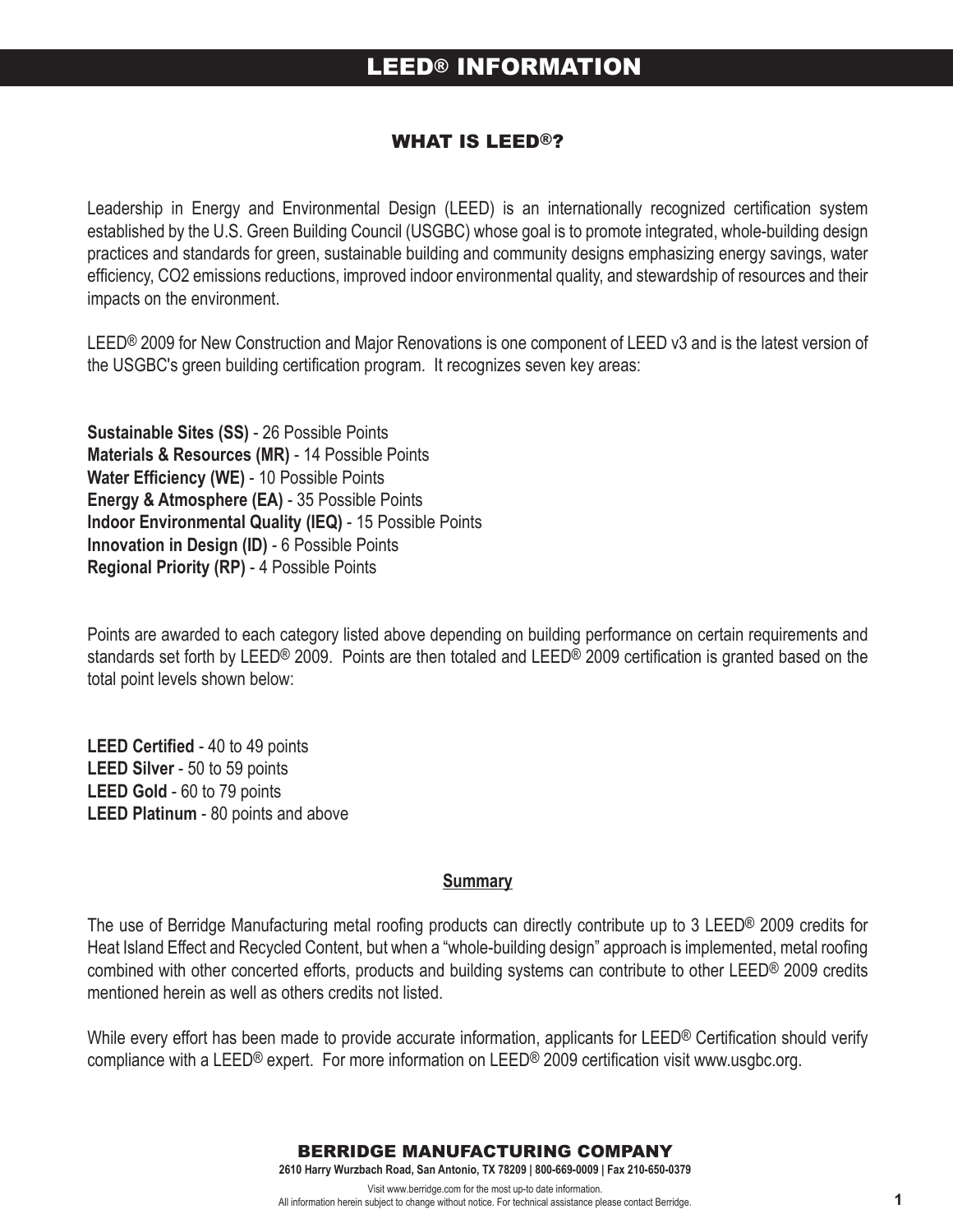## hOW CAN UsING BERRIDGE PRODUCTs CONTRIBUTE TO A LEED® CERTIFICATION ON NEW CONsTRUCTION OR MAjOR RENOvATIONs?

Ē

**Sustainable Sites -** Berridge Manufacturing Company cool metal roofs have Solar Reflectance Index values that meet or exceed LEED® 2009 criteria for the SS Credit 7.2 as detailed below.

## **SS Credit 7.2: Heat Island Effect - Roof (1 Point)**

**Intent** - To reduce heat islands to minimize impacts on microclimates and human and wildlife habitats.

**Requirement** - Use roofing materials with a solar reflectance index (SRI) equal to or greater than the values shown below for a minimum of 75% of the roof surface.

**For low-sloped roofs ≤ 2:12 SRI must be 78 or greater**

### **For steep-sloped roofs > 2:12 SRI must be 29 or greater**

Refer to the chart of SRI values for information on solar reflectance, thermal emmitance and Solar Reflectance Index (SRI) values for all Berridge cool metal roof colors.

## *Berridge SRI Values*

For steep-slope roofs greater than 2:12, all Berridge colors (except Award Blue) meet or exceed LEED® 2009 requirements. For low slope roofs less than or equal to 2:12, Almond and Natural White meet or exceed LEED® 2009 requirements.

**Disclaimer:** Due to different testing methods employed by various laboratories and paint suppliers these values may vary slightly. Refer to www.berridge.com technical bulletins for the most up-to-date information or contact BMC directly.

| <b>BERRIDGE COLORS</b>          | <b>SOLAR</b><br><b>REFLECTIVITY</b> | <b>EMISSIVITY</b> | SRI |
|---------------------------------|-------------------------------------|-------------------|-----|
| Almond                          | 67.10                               | 0.90              | 82  |
| Aged Bronze                     | 29.66                               | 0.86              | 30  |
| Antique Copper Cote             | 29.30                               | 0.85              | 29  |
| <b>Award Blue</b>               | 17.20                               | 0.83              | 12  |
| <b>Bristol Blue</b>             | 30.30                               | 0.86              | 31  |
| <b>Buckskin</b>                 | 39.71                               | 0.86              | 43  |
| Burgundy                        | 30.05                               | 0.85              | 30  |
| Champagne                       | 34.95                               | 0.85              | 36  |
| Charcoal Grey                   | 29.64                               | 0.87              | 30  |
| <b>Colonial Red</b>             | 33.03                               | 0.85              | 34  |
| Copper Brown                    | 29.57                               | 0.87              | 30  |
| Copper-Cote                     | 45.24                               | 0.87              | 51  |
| Dark Bronze                     | 28.20                               | 0.91              | 30  |
| Deep Red                        | 38.54                               | 0.84              | 41  |
| <b>Forest Green</b>             | 29.08                               | 0.85              | 29  |
| <b>Hartford Green</b>           | 28.20                               | 0.90              | 30  |
| <b>Hemlock Green</b>            | 30.92                               | 0.83              | 30  |
| Lead-Cote                       | 32.90                               | 0.90              | 35  |
| <b>Matte Black</b>              | 28.70                               | 0.91              | 30  |
| Medium Bronze                   | 31.39                               | 0.85              | 32  |
| <b>Natural White</b>            | 75.93                               | 0.84              | 93  |
| Parchment                       | 51.72                               | 0.83              | 58  |
| Patina Green                    | 34.42                               | 0.86              | 36  |
| <b>Preweathered Galvalume</b>   | 33.61                               | 0.80              | 32  |
| <b>Royal Blue</b>               | 29.90                               | 0.90              | 32  |
| Shasta White                    | 60.00                               | 0.84              | 70  |
| Sierra Tan                      | 34.81                               | 0.84              | 36  |
| <b>Teal Green</b>               | 28.10                               | 0.89              | 29  |
| Terra-Cotta                     | 31.66                               | 0.83              | 31  |
| Zinc-Cote                       | 52.45                               | 0.87              | 61  |
| Zinc Grey                       | 37.88                               | 0.84              | 40  |
| Satin Finish Galvalume          | 74.00                               | 0.14              | 67  |
| <b>Acrylic Coated Galvalume</b> | 67.00                               | 0.06              | 55  |

### BERRIDGE MANUFACTURING COMPANY

**2610 Harry Wurzbach Road, San Antonio, TX 78209 | 800-669-0009 | Fax 210-650-0379**

Visit www.berridge.com for the most up-to date information.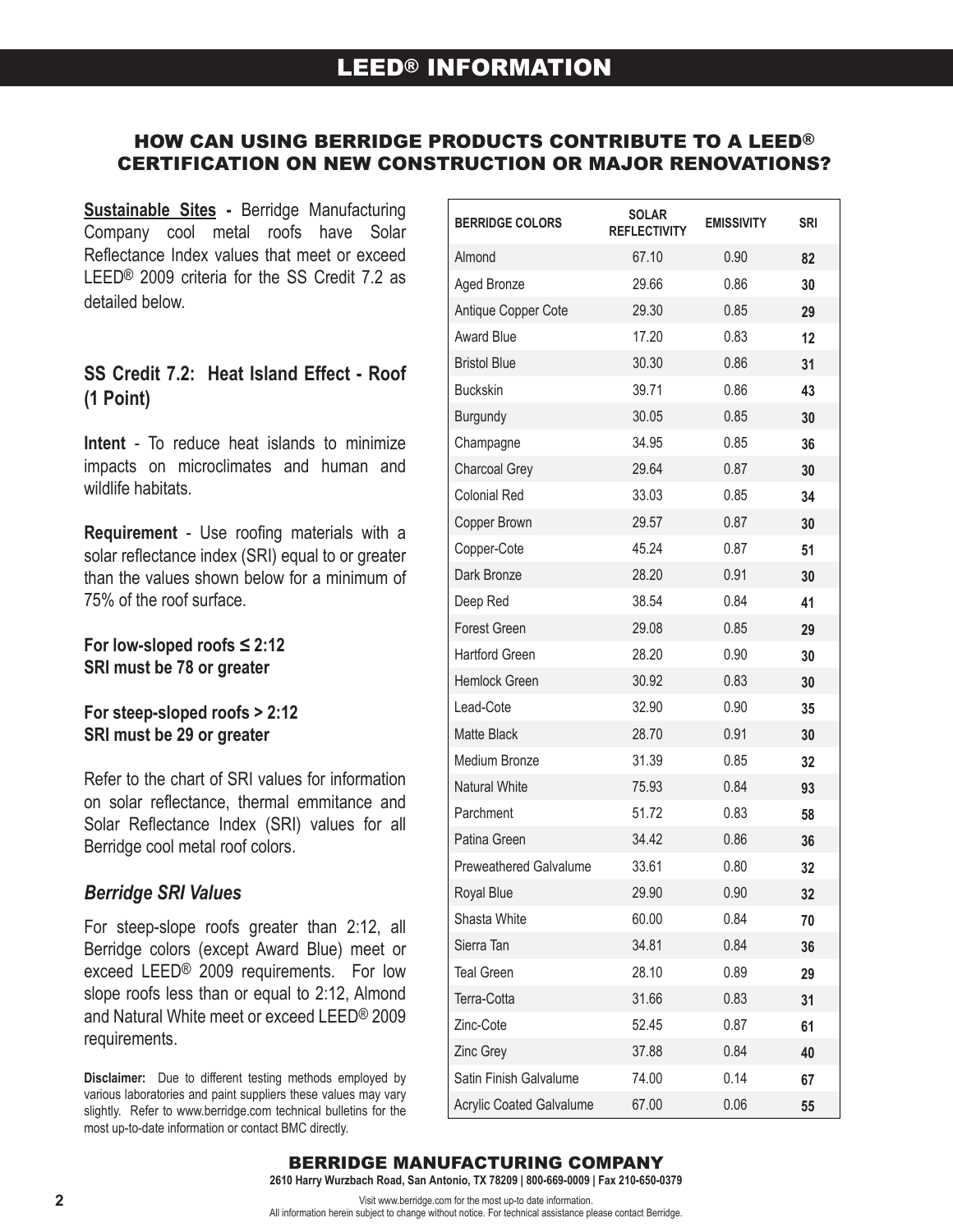**Materials & Resources** - Berridge Manufacturing Company's metal products are made from 32.3% recycled content and are 100% recyclable at the end of their life. Reusing, recycling or salvaging Berridge metal products can help contribute to the following LEED® 2009 credits:

## **MR Credit 1.1: Building Reuse: Maintain 55%, 75% or 95% of Existing Walls, Floors & Roof (1-3 Points)**

**Intent** - To extend the life cycle of existing building stock, conserve resources, retain cultural resources, reduce waste and reduce environmental impacts of new buildings as they relate to materials manufacturing and transport.

**Requirement** - Maintain the existing building structure (including structural floor and **roof decking**) and envelope (the exterior skin and framing, excluding window assemblies and non-structural roofing material). The minimum percentage building reuse for each point threshold is as follows:

**Building Reuse 55% (1 Point) Building Reuse 75% (2 Point) Building Reuse 95% (3 Point)**

Hazardous materials that are remediated as a part of the project must be excluded from the calculation of the percentage maintained. If the project includes an addition that is more than 2 times the square footage of the existing building, this credit is not applicable.

## **MR Credit 2: Construction Waste Management (1-2 Points)**

**Intent** - To divert construction and demolition debris from disposal in landfills and incineration facilities. Redirect recyclable recovered resources back to the manufacturing process and reusable materials to appropriate sites.

**Requirement** - Recycle and/or salvage nonhazardous construction and demolition debris. Develop and implement a construction waste management plan that, at a minimum, identifies the materials to be diverted from disposal and whether the materials will be sorted on-site or commingled. Excavated soil and land-clearing debris do not contribute to this credit. Calculations can be done by weight or volume, but must be consistent throughout. The minimum percentage debris to be recycled or salvaged for each point threshold is as follows:

**Recycled or Salvaged 50% (1 Point) Recycled or Salvaged 75% (2 Points)**

BERRIDGE MANUFACTURING COMPANY

**2610 Harry Wurzbach Road, San Antonio, TX 78209 | 800-669-0009 | Fax 210-650-0379**

Visit www.berridge.com for the most up-to date information. All information herein subject to change without notice. For technical assistance please contact Berridge.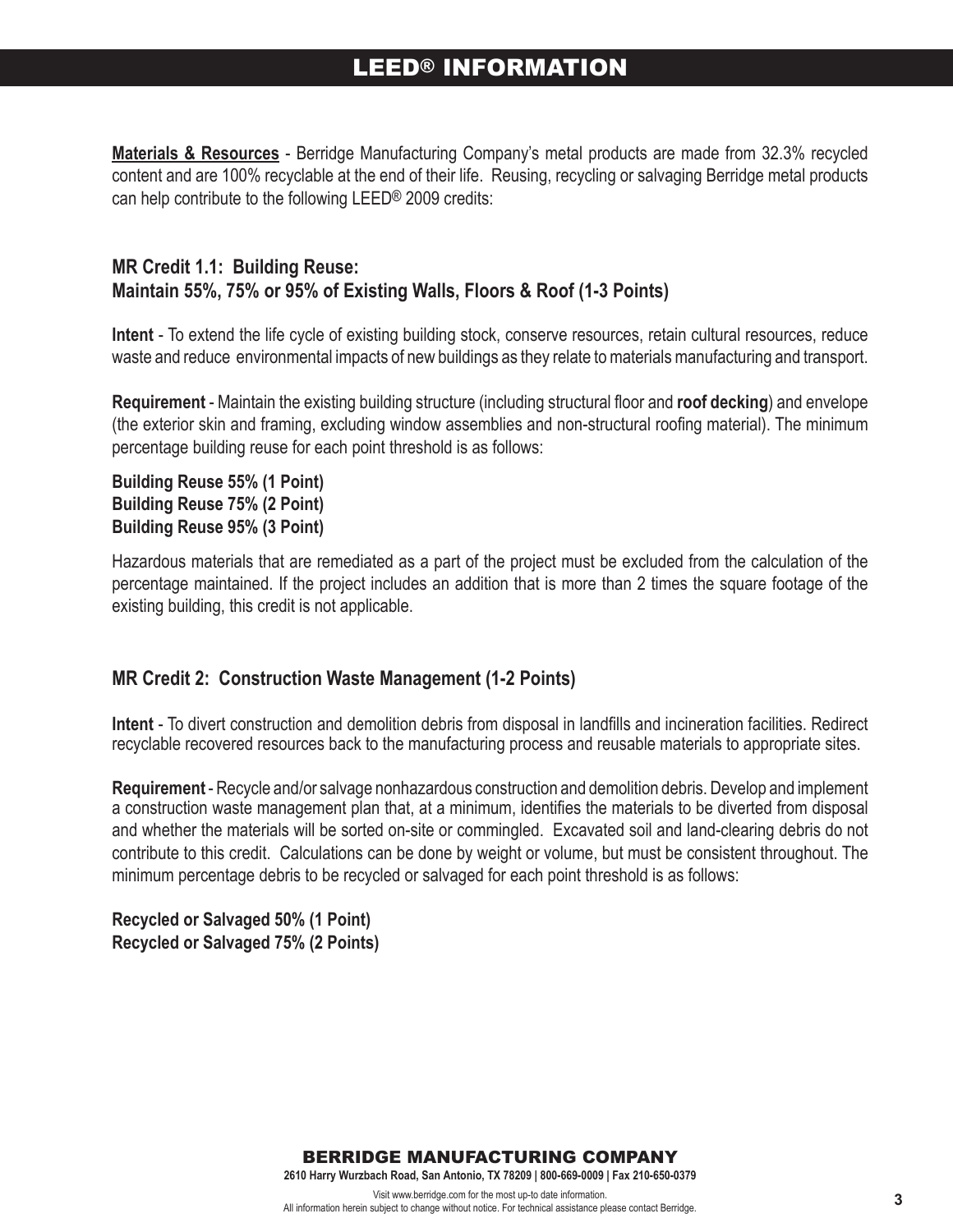## **MR Credit 3: Materials Reuse (1-2 Points)**

**Intent** - To reuse building materials and products to reduce demand for virgin materials and reduce waste, thereby lessening impacts associated with the extraction and processing of virgin resources.

**Requirement** - Use salvaged, refurbished or reused materials, the sum of which constitutes at least 5% or 10%, based on cost, of the total value of materials on the project. The minimum percentage materials reused for each point threshold is as follows:

**Reused Materials 5% (1 Point) Reused Materials 10% (2 Points)**

## **MR Credit 4: Recycled Content (1-2 Points)**

**Intent** - To increase demand for building products that incorporate recycled content materials, thereby reducing impacts resulting from extraction and processing of virgin materials.

**Requirement** - Use materials with recycled content such that the sum of post consumer recycled content plus 1/2 of the preconsumer content constitutes at least 10% or 20%, based on cost, of the total value of the materials in the project. The minimum percentage materials recycled for each point threshold is as follows:

#### **Recycled Content 10% (1 Point) Recycled Content 20% (2 Points)**

## *Berridge Recycled Steel*

| <b>Total Recycled Content</b>         | 32.9% |
|---------------------------------------|-------|
| <b>Post-consumer Recycled Content</b> | 25.6% |
| <b>Pre-consumer Recycled Content</b>  | 6.8%  |

## **MR Credit 5: Regional Materials (1-2 Points)**

**Intent** - To increase demand for building materials and products that are extracted and manufactured within the region, thereby supporting the use of indigenous resources and reducing the environmental impacts resulting from transportation.

**Requirement** - Use building materials or products that have been extracted, harvested or recovered, as well as manufactured, within 500 miles of the project site for a minimum of 10% or 20%, based on cost, of the total materials value. If only a fraction of a product or material is extracted, harvested, or recovered and manufactured locally, then only that percentage (by weight) can contribute to the regional value. The minimum percentage regional materials for each point threshold is as follows:

**Regional Materials: 10% (1 Point) Regional Materials: 20% (2 Points)**

All information herein subject to change without notice. For technical assistance please contact Berridge.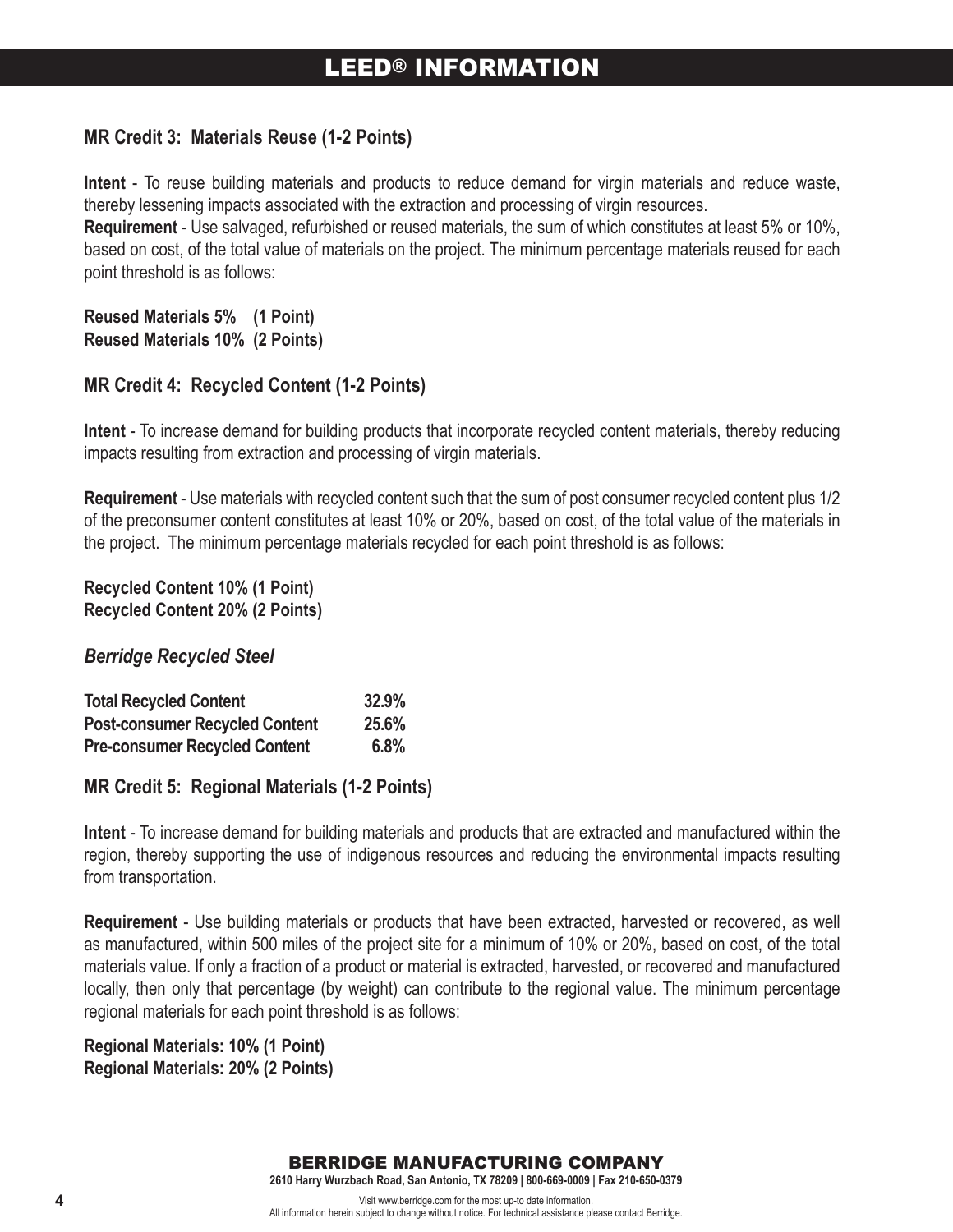#### **Primary Steel Mills:**

| Processing Location:<br><b>Extraction Locations:</b>  | Indiana Harbor West Plant, East Chicago, IN 46312<br>United Taconite, Ishpeming, MI 49849<br>Northshore Mine, Silver Bay, MN 55614 |
|-------------------------------------------------------|------------------------------------------------------------------------------------------------------------------------------------|
| Processing Locations:<br><b>Extraction Locations:</b> | Fairfield Works, Fairfield, AL 35064<br>Minntac, Mt. Iron, MN 55768<br>Keetac, Keewatin, MN 55753                                  |

#### **Manufacturing Locations:**

*Painted:* Berridge Manufacturing Company, San Antonio, TX 78218 *Manufactured:* Berridge Manufacturing Company, Seguin, TX 78155 *Alternate Manufacturing Location:* Location of Berridge Portable Roll Former used to site-form panels

All Berridge Manufacturing Company's architectural metal products are made from AZ-50 Galvalume steel extracted, harvested or recovered from various mines in the United States as noted above. Documentation from Berridge's steel providers is inconclusive in regards to the exact extraction locations for all raw materials and recycled content. Therefore it is not possible for Berridge to verify or document a primary extraction, harvesting or recovery location. As such, Berridge recommends verifying compliance with a LEED® expert.

**Water Efficiency -** Berridge Manufacturing Company cool metal roofs can be used as a surface for non-potable rainwater collection and thus can contribute LEED® 2009 criteria for water efficiency when integrated with rainwater collection systems.

### **WE Credit 1: Water Efficiency Landscaping (2-4 Points)**

**Intent** - To limit or eliminate the use of potable water or other natural surface or subsurface water resources available on or near the project site for landscape irrigation.

**Requirement** - Reduce potable water consumption for irrigation by 50% from a calculated midsummer baseline case. Reductions must be attributed to any combination of the following items:

- Plant species, density and microclimate factor
- Irrigation efficiency
- Use of captured rainwater
- Use of recycled wastewater
- Use of water treated and conveyed by a public agency specifically for non-potable uses

**Reduce by 50% (2 points) No Potable Water Used for Irrigation (4 points)**